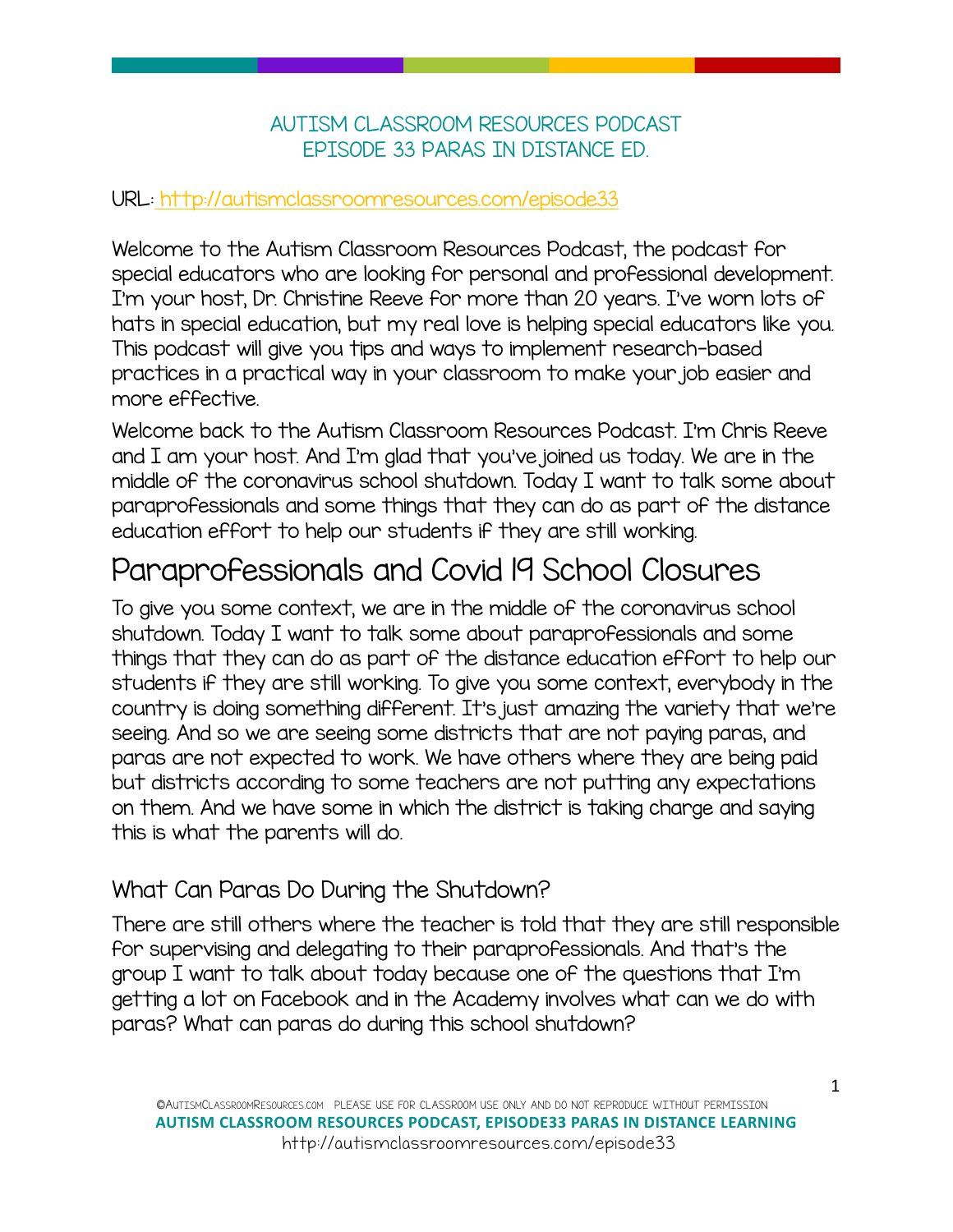At this point, I know many of you have districts that have closed for the rest of the school year. And so, we're really kind of settling into this for another month to two months depending on when you were supposed to get out of school. So, I wanted to give you, I think I have seven ideas of things that paraprofessionals can do depending on their situation. Now, not every one of these will relate to you. Because it will depend on whether or not your para has access to computers and internet. But I have ideas that don't require that. I have ideas that do require that and I'll share all different ones with you. So, let's get started.

### How Do We Get Paraprofessionals Involved with Distance Education

Okay, so how do we get our paraprofessionals involved with our distance education is our topic. And as I said, these are going to vary because everybody in the country is varying what they're doing. I'm trying to give you a number of different options of things to do.

### Check-In With Paras

One thing that Tammy from the Special Educator Academy shared today that I think is a really good point is that if you are asking your paraprofessionals to do things for you, check in with them regularly. It's going to be really easy for the days to run together the longer that we stay home. And I think having a regular scheduled meeting helps to give some structure to your week. I know that's true of me when I work at home in regular circumstances. Consider doing a weekly call check in.

#### Ways to Check In

If they have computers you could use a video check in. They can also do that from their phone. You can use Google Hangouts or what's called, I think Google Meet. You could also use Zoom. They could also call into that. So if they don't have internet or computer, they could still participate. And that's a good way just to find out how they're doing. Check in, share what you're thinking, those kinds of things.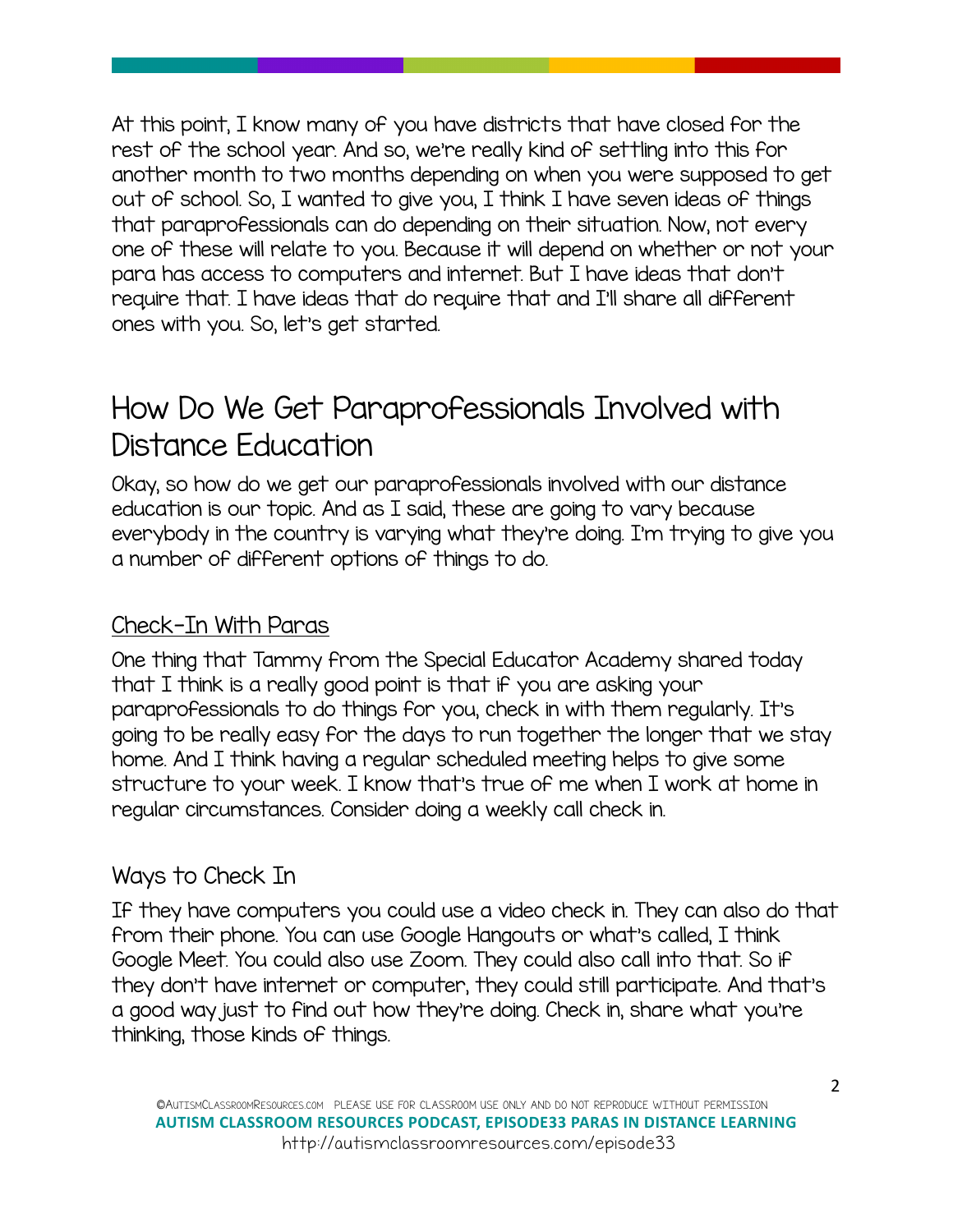Some of these ideas originated with me; some of them came from discussions during Facebook Lives in our free Facebook group at [specialeducatorsconnection.com](http://specialeducatorsconnection.com%22%20%5Ct%20%22_blank). And some of them came from our office hours and discussions in the [Special Educator Academy](http://specialeducatorsconnection.com%22%20%5Ct%20%22_blank). So if you're interested in our free trial for the Academy, you can find more information a[t specialeducatoracademy.com.](https://specialeducatoracademy.com) I'll put all those links below.

## 1. Paras Can Check-in Regularly With Students

So the first thing that you can do is if your paras have phones that they can use that don't involve, you know, cost to them, or video, then have them check in regularly with your students. Some of them have very close relationships with some of your students or all of your students. And because of that, it can be really comforting, I think, to the students to hear their voice, to see their face. If they have a computer, they could use Zoom or Google Meets to do a video chat with them. They could also just make a phone call to them on a weekly basis and check in with them and see how they're doing. Even if they're really making contact with a family member and that family member has them on speaker so the student can hear them, if the student isn't able to use the phone, that may mean a lot to that student to continue that relationship. I think that that is a really nice idea.

### 2. Paras Can Join You for Live Sessions with **Students**

If you are doing live video sessions with your students and your paras have the ability or the capability at home to check in with those, having them join you in those live sessions I think would be a really great way to do this. Someone in the Academy actually did this with her general ed teachers. She's invited all the general ed teachers to her classroom meetings. And the PE teacher comes, which I think is phenomenal. And the kids love it. It just makes it that much more interesting than just, it's just us. It's just the teacher and the student or the students.

You could have the paraprofessional participate in a game. Or you could have them participate in morning meeting. Also, the para could participate in a lesson. They could kind of model how to be a student in, in Zoom or on a web conference. So that you're giving questions to the student, and then you give

3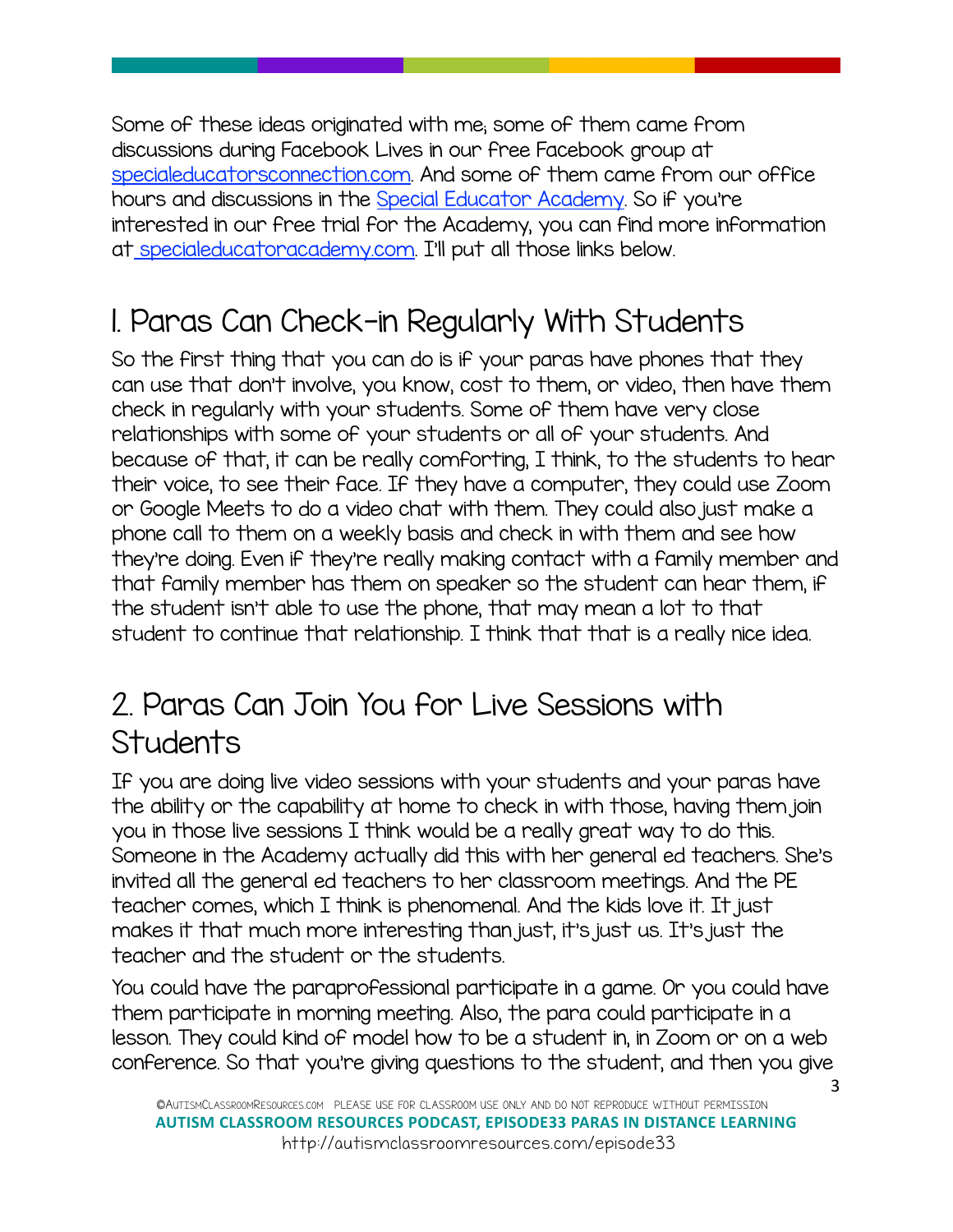a question to the para, and you give a question to the student. It may just make it feel more like a classroom. So I thought that's a really good idea.

# 3. Paras Could Make Videos for Students

One of the things that I was thinking of is if they have the capability on their phones to make videos, have them make videos of activities that you could use for video modeling for your students.

### Life Skills Videos

So they could make videos of simple tasks like washing your hands, washing your face. They could do simple tasks like logging onto the computer. Or they could do videos where they are reading books to students. (Just be careful about reading books. Don't read books out loud, unless the author has given permission, and post them on YouTube because that's a copyright violation.) You could also have them video steps of common household tasks, or science experiments, or art projects.

### Peer Modeling Videos

Another idea that someone had in the Academy was to have them, if they have children who they want to keep active, have them do some peer modeling types of activities, particularly if their children are similar ages to your students. They could model playing a game. Model any of those life skills. OR model common household activities. So there's lots of things that they could do to get video models for your students to follow at home.

Now if you do these things, save these videos. Don't just, at the end of all this say, "Well now I'm done with Google classroom and take everything down and get rid of it." Because those video models can be really helpful in your classroom too. So, you know, try to make sure that that would be okay with the para if you're using their students or themselves. And, and then you can keep them as part of your teaching repertoire.

## 4. Search for Videos for Students' Lessons

You could have them search for videos for you to use in your classroom or for their families to use in their home instruction. So that's something that might just take, they would have to have the ability to get online but could do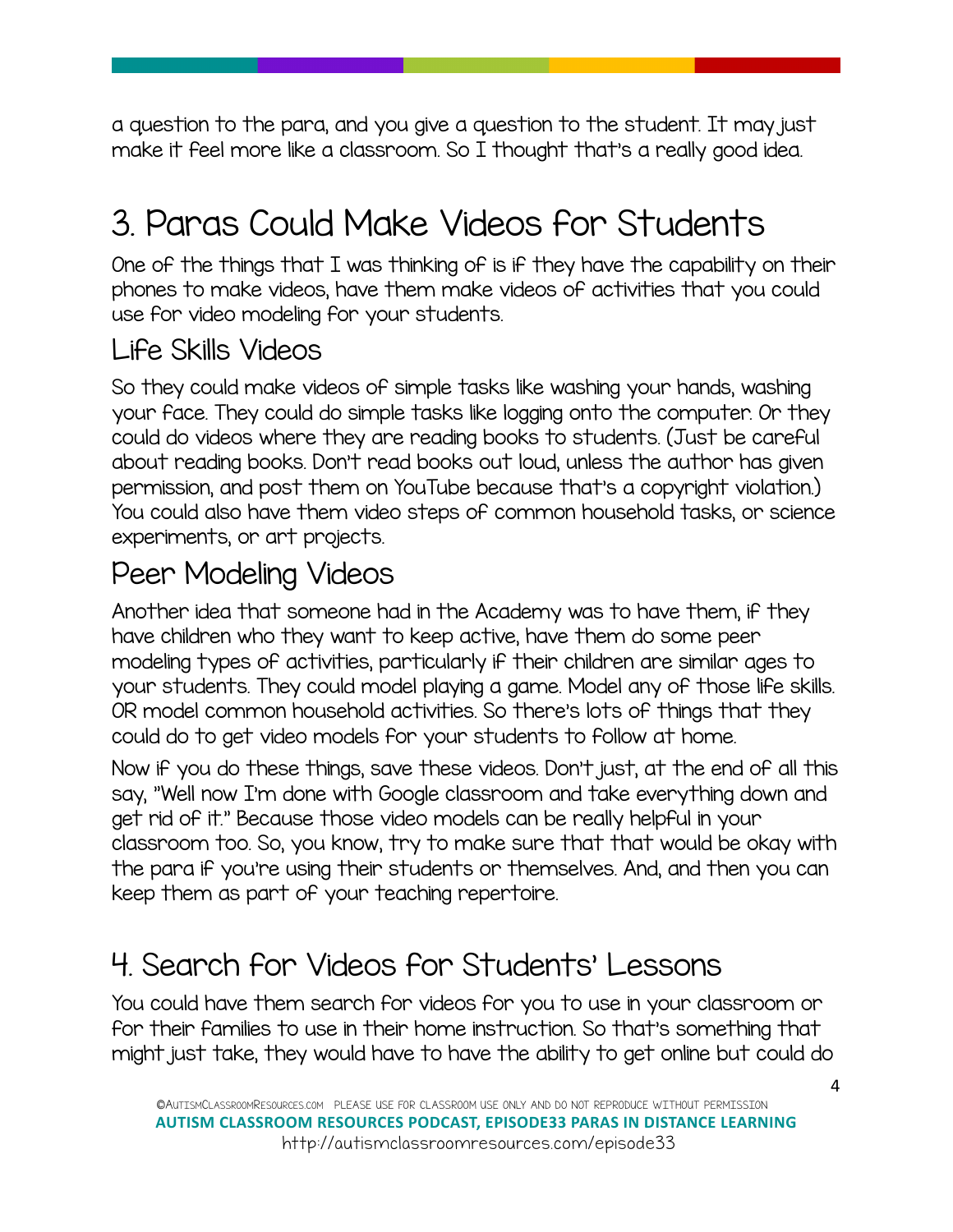it on a phone fairly easily to search YouTube and then send you a list of links or send links to you in some way.

If you're using an iPhone, if you both have iPhone, you could just set up a shared note in the Notes app and copy the links to that. And it would show up on both of your phones. So I think that that's something that would be a really good use of their time. And it would save you time because you wouldn't be doing all of that web searching.

## 5. Post Materials and Check Assignments

Some folks have said that they are having the paraprofessionals track materials in the online class. So putting assignments up that the teacher has created and put in the shared folder. Putting those and assigning them to specific students. Commenting on the student's assignments or completion. Checking in with them and commenting back and forth in that classroom setting, whether it's Seesaw or Google Classroom or whatever mode that you are using. Giving comments on their assignments and things like that, I think again, is a really good way for them to keep that interaction going between them and the student.

## 6. Paras Could Make Materials to Send Home

Now some of you are working with paraprofessionals that don't have access to online. Some of you have students who are not able to use anything online. And so for those students in many places, people are sending materials home. And you know, it's so different everywhere. Some people can send things home; some people aren't allowed to send things home. If you're working in a situation where you're able to drop things off at the student's house. You know, put it in the mailbox, drop it in the driveway, or things like that.

### Kinds of Tasks

One of the things that you might do is make packets of material for paras to make and then have them make them. And then you could drop them off with the students. And those could be simple shoe box tasks that could be simple, [put in tasks.](https://autismclassroomresources.com/put-in-tasks-beginning-of-independen/%22%20%5Ct%20%22_blank) Those could be things that you're making out of common household objects.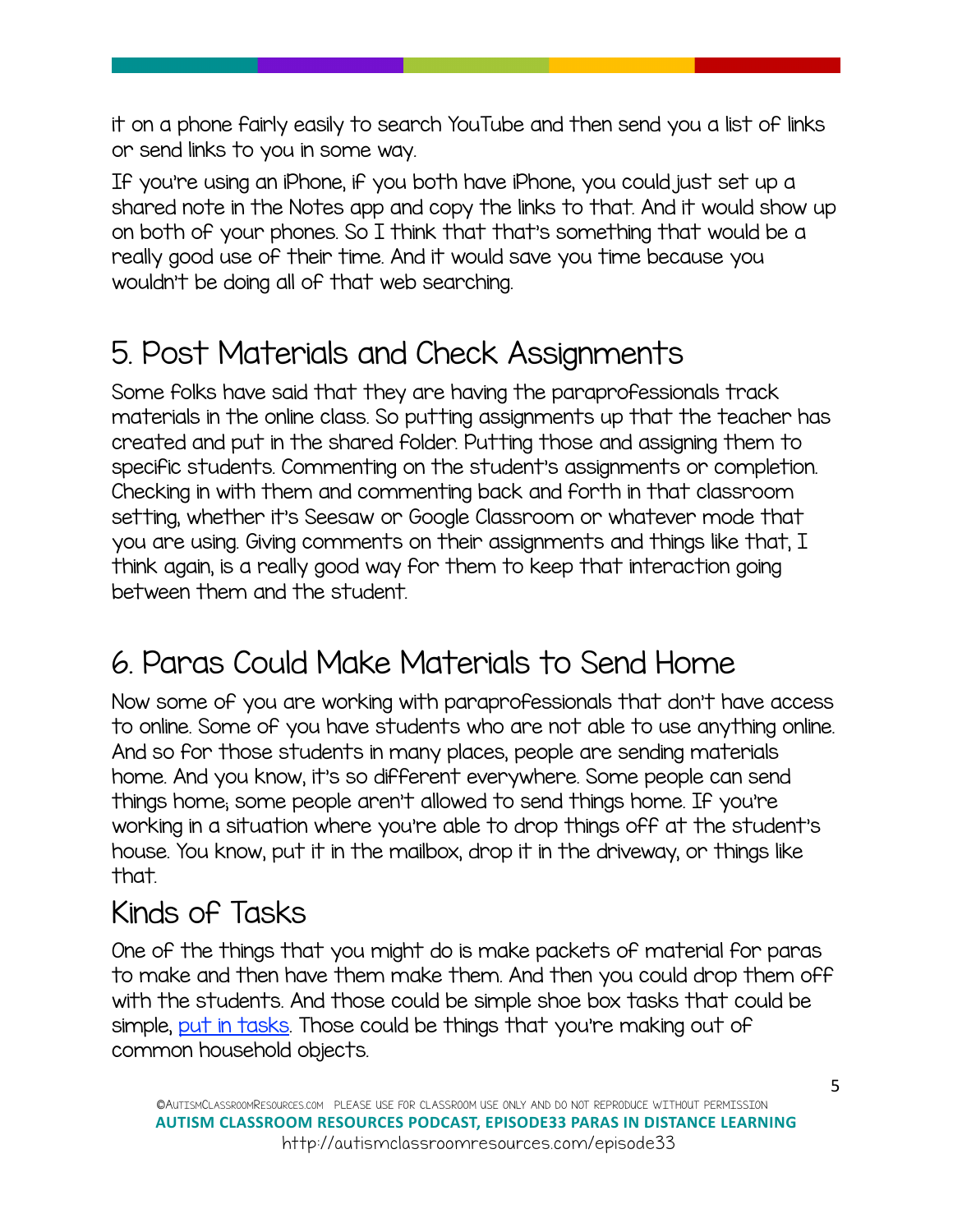So if you hav[e clothespins and coffee cans,](https://autismclassroomresources.com/put-tasks-workbasket-wednesday-may-2016/%22%20%5Ct%20%22_blank) but it could also be things that you've ordered from Amazon or the dollar store or something like that. But having them be able to pick up a box of materials, put it together into simple tasks, and then drop those tasks off. That gives families something to get some of our students who are most needy of instruction, something structured to get them to do.

So I'll make sure that I put in the post for this podcast episode, I'll put my [Pinterest boards for put-in tasks](https://www.pinterest.com/AutismClassNews/put-in-workbox-resources-for-sped-autism-classroom/%22%20%5Ct%20%22_blank) and [independent work tasks](https://www.pinterest.com/AutismClassNews/autism-classroom-independent-work-task-resources/%22%20%5Ct%20%22_blank). Because you don't have to laminate and use Velcro for everything. Certainly Velcro is useful. If they have a personal laminator and they want to laminate, more power to them! But I'm thinking more of things that you might put together in boxes and bins and things like that that you could then drop off for students to practice at home.

I think that's a really good thing to do to again provide the parents with something that can help to structure their time. So, I will also put a link to my tutorial on my blog of [setting up independent work systems](https://autismclassroomresources.com/setup-independent-work-2/%22%20%5Ct%20%22_blank) so that you can share that with families if that would be useful.

### 7. Professional Development

And finally, many districts are having their teachers or their paraprofessionals do professional development. Some are actually going so far as to having them go through some of the free RBT courses, which is a lower level certification for behavior analysis. Others have to do professional hours and get certificates. So in today's blog post that goes with this podcast episode, I will also include some links for some resources for doing that.

## Resources

I know that I have [three free resources that the, that many paras have](https://autismclassroomresources.com/free-special-education-webinars/%22%20%5Ct%20%22_blank)  [been taking a](https://autismclassroomresources.com/free-special-education-webinars/%22%20%5Ct%20%22_blank)nd getting a certificate. They have to watch to the end of the video. It's set up you can't fast forward or rewind the way you can on the Academy. But it will give them a certificate that they can provide to their district. So I'll put that link in the show notes as well as there are the [AFFIRM modules,](https://afirm.fpg.unc.edu/afirm-modules%22%20%5Ct%20%22_blank) there are the [Iris modules from Vanderbilt](https://iris.peabody.vanderbilt.edu/%22%20%5Ct%20%22_blank) and there are the [Autism Internet Modules.](https://autisminternetmodules.org/%22%20%5Ct%20%22_blank) I will include some other links in the website for